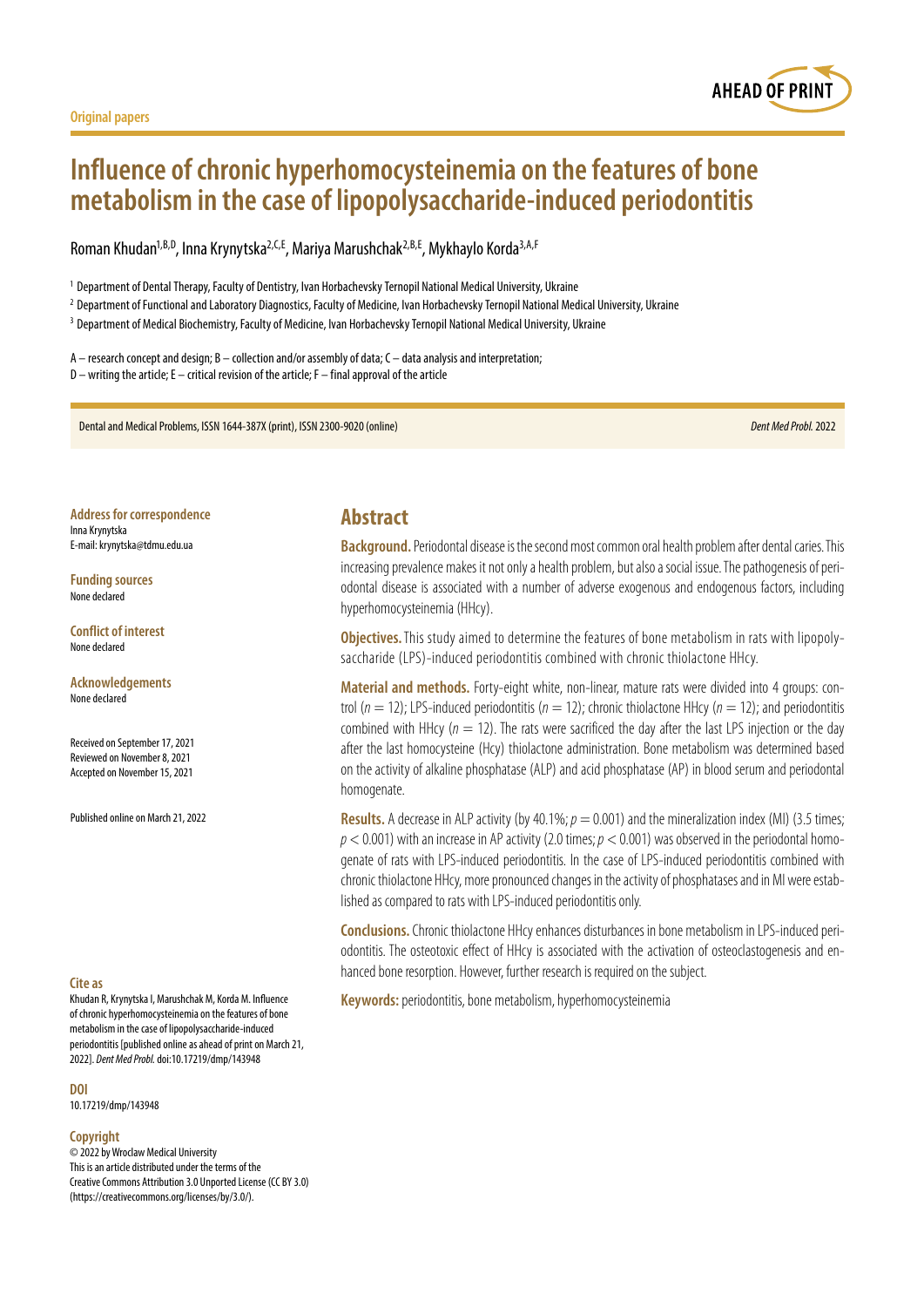# **Introduction**

Inflammatory disorders that involve both soft and hard periodontal structures, such as gingivitis and periodontitis, are described as periodontal diseases. Nowadays, periodontal disease is the second most common oral health problem after dental caries, $^1$  and its increasing prevalence makes it not only a health problem, but also a social issue.<sup>2</sup> The prevalence of periodontal disease in the European population is above 50%, with 10% suffering from a severe form of the disease. The prevalence of the disease increases with age, reaching 70–85% in patients aged 60–65 years.3 In Ukraine, the prevalence of periodontal disease among the general population is ranging from 92% to 98%.<sup>4</sup>

The early identification of periodontitis can help prevent the early loss of teeth. The treatment of periodontitis revolves around the debridement of the plaque biofilm and calculus which accumulate around the dentition. It is also pivotal to perform debridement and employ plaque control measures around dental restorations and at their interface with periodontal hard and soft tissues in order to prevent the initiation and progression of periodontitis. Additionally, the therapeutic strategies used in the treatment of periodontitis include the administration of antimicrobials, anti-inflammatory agents and antioxidants, systemically and topically.5

Several factors, of both exogenous and endogenous origin, are associated with the pathogenesis of periodontal disease. One of such factors is a high level of homocysteine (Hcy) – hyperhomocysteinemia (HHcy).<sup>6</sup> The first study on the association of Hcy with periodontitis appeared in 2004.<sup>7</sup> In 2015, Bhardwaj et al. suggested using Hcy as a marker of inflammation in patients with periodontitis.8 Similar findings, including an increased level of Hcy in both the blood plasma and saliva of patients with inflammatory and destructive periodontal disease were obtained in other studies.<sup>9-11</sup>

The possible mechanisms resulting in increased Hcy levels in periodontitis involve the hyperproduction of proinflammatory cytokines, including interleukins (IL) (IL-1β, IL-6 and IL-8) as well as tumor necrosis factor alpha (TNF- $\alpha$ ), in periodontal tissues. These mediators initiate an inflammatory cascade that can potentially disrupt methionine and Hcy homeostasis, leading to HHcy.<sup>8,10</sup>

On the other hand, metabolic dysregulation during periodontitis increases systemic inflammation, which leads to a decrease in the levels of vitamins, in particular B6, B12 and folic acid, which play important roles as cofactors in Hcy metabolism.<sup>12</sup>

There are only a few publications that focus on the course of experimental periodontitis in the case of HHcy. Krivosheeva et al. found that experimental HHcy complicated the course of periodontitis in rats.13 Probable mechanisms responsible for the negative effect of HHcy on the course of periodontitis may be the activation of oxidative stress, which primarily causes endothelial damage and the development of endothelial dysfunction, $14,15$  and the activation of nuclear factor kappa-light-chainenhancer of activated B cells (NF-κB), which is known to participate in the regulation of the adaptive immune response and stimulate the synthesis of proinflammatory cytokines (TNF-α, IL-1β), inducible nitric oxide synthase (iNOS), cyclooxygenase 2 (COX-2), and leukocyte adhesion molecules, which promote the migration of leukocytes into the vessel wall, thereby increasing the cytotoxicity of leukocytes.<sup>16</sup>

It is worth noticing that recent evidence points to the same mechanism with regard to peri-implant tissues. Thus, Guarnieri et al. compared gingival tissue healing at the surgically manipulated periodontal sites and at the sites receiving implants and healing abutments with machined (MS) vs. laser-microtextured (LMS) surfaces, placed with one-stage protocol.<sup>17</sup> The researchers found that both MS and LMS implant sites presented a higher pro-inflammatory state in the early phase after surgery  $(1-4$  weeks).<sup>17</sup>

This study aimed to determine the features of bone metabolism in rats with lipopolysaccharide (LPS)-induced periodontitis combined with chronic thiolactone HHcy.

# **Material and methods**

### **Study design**

Inbred white male rats ( $n = 48$ ) were housed in a room with controlled temperature (22  $\pm$ 2°C) and a 12/12 h light/dark cycle at the Laboratory Animal Facility of I. Horbachevsky Ternopil National Medical University, Ukraine, for the duration of the experiment. The animals had unrestricted access to food and water. The experimental procedures including animal treatment fully complied with relevant regulations.<sup>18</sup> The experimental design and protocol were approved by the Bioethics Committee of I. Horbachevsky Ternopil National Medical University (protocol No. 64 of May 17, 2021).

The study animals were randomly placed into one of 4 groups as follows: control (group 1; *n* = 12); animals with model periodontitis (group 2;  $n = 12$ ); animals with chronic thiolactone HHcy (group 3; *n* = 12); and animals with periodontitis combined with HHcy (group 4;  $n = 12$ ). The rats in group 2 received injections of 40  $\mu$ L (1 mg/mL) of *Escherichia coli* (*E. coli*) LPS (Sigma-Aldrich, St. Louis, USA) into gingival tissues every other day for 2 weeks.<sup>4</sup> The rats in group 3 were administered Hcy thiolactone intragastrically (100 mg/kg of body weight in 1% solution of starch) once a day for 42 days.19 In group 4, chronic thiolactone HHcy was induced as described above. From the 29<sup>th</sup> day after the start of HHcy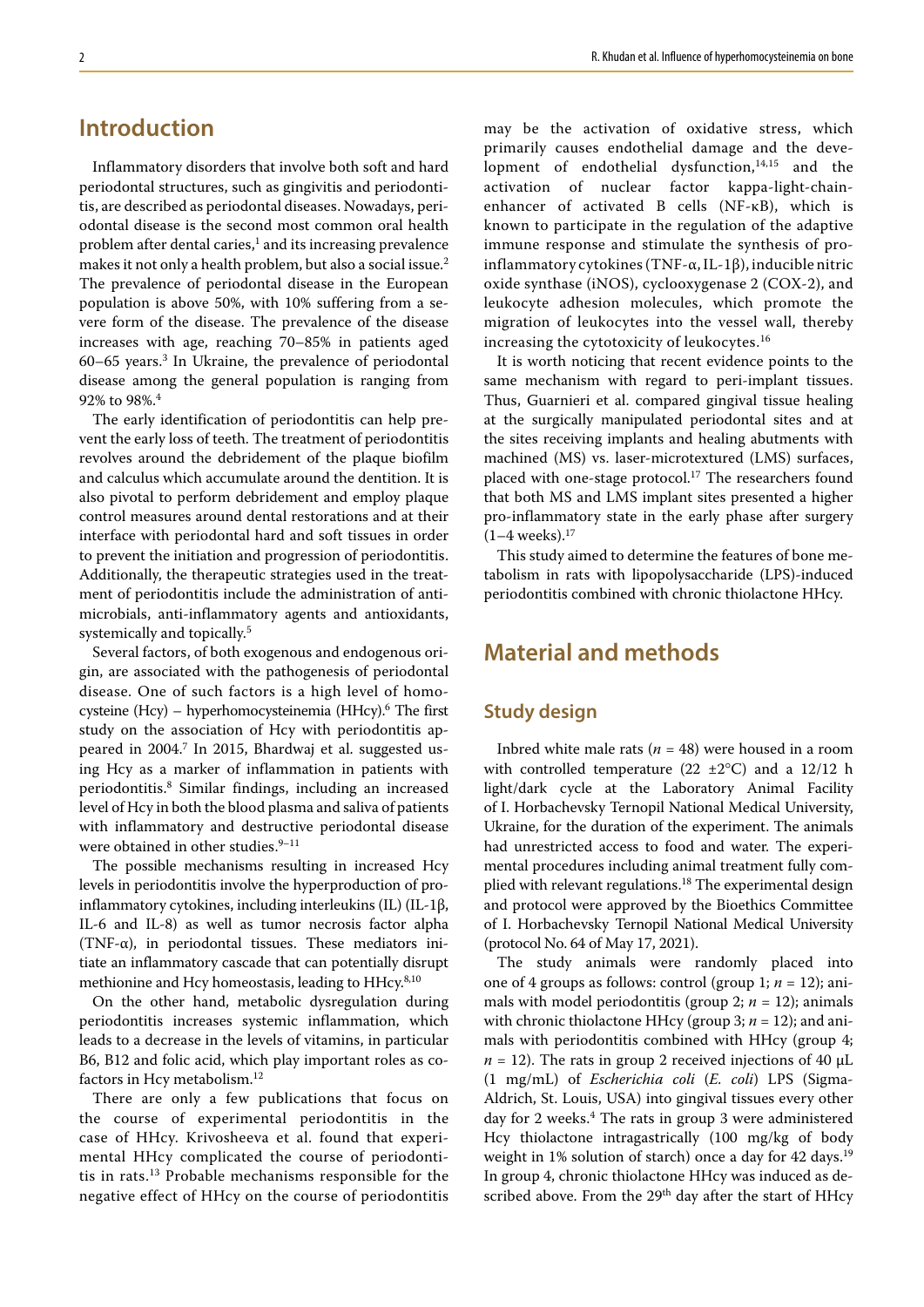induction, the animals were injected with LPS into the gum tissue for 14 days concurrently with the ongoing Hcy thiolactone treatment.

The animals were euthanized with cardiac puncture under sodium thiopental anesthesia on the day following the last LPS injection (groups 2 and 4) or the day after the last Hcy thiolactone administration (group 3). The collected blood and periodontal samples were used for further investigations.

To confirm the development of HHcy in the blood serum of the animals, the total Hcy level was determined by means of a solid-phase enzyme-linked immunosorbent assay (ELISA), using an Axis Shield reagent kit (Axis Shield Diagnostics, Dundee, UK) according to the manufacturer's protocol and a Multiskan™ FC analyzer (Thermo Fisher Scientific, Vantaa, Finland). The Hcy level was expressed in μmol/L.

Bone metabolism was determined based on the activity of alkaline phosphatase (ALP) as a marker of osteoblast functioning and acid phosphatase (AP) as a marker of the intensification of osteoclast activity. The activity of phosphatases was expressed in μkat/L (in blood serum) or μkat/kg (in periodontal homogenate). The mineralization index (MI) was determined based on the ratio of ALP to AP.

### **Statistical analysis**

The experimental data was compiled and analyzed using Microsoft Office Excel (v. 2016; Microsoft Corp., Redmond, USA) and Statistica, v. 7 (StatSoft Inc., Tulsa, USA). The Kolmogorov–Smirnov test was used to determine the normality of data distribution. If the values did not conform to normal distribution, the Kruskal–Wallis test was performed to compare 3 or more groups, followed by the Mann–Whitney test with the Bonferroni correction for the pairwise comparisons of the groups. The results were presented as median (*Me*) and interquartile (*IQR*) range. The results were considered statistically significant at the probability level (*p*-value) <0.05.

The association between the studied indices was established based on the results of the correlation analysis using Spearman's rank correlation coefficient. The linear correlation coefficient (*r*) and its probability (*p*-value) were calculated. The association was considered very weak at *r* = 0.10–0.30, weak at *r* = 0.31–0.50, moderate at *r* = 0.51–0.70, strong at *r* = 0.71–0.90, and very strong at  $r = 0.91 - 0.99$ . The direction of the association, positive or negative (inverse), was also assessed. The correlation coefficient was regarded as statistically significant at *p* < 0.05.

### **Results**

The results showed that the blood serum Hcy level in rats with only LPS-induced periodontitis increased by 47.4% as compared to control, but this change was not statistically significant ( $p = 0.215$ ). In animals with LPS-induced periodontitis combined with chronic thiolactone HHcy, this index increased 3.8 times as compared to control ( $p < 0.001$ ) and was 2.6 times higher than in the case of LPS-induced periodontitis alone  $(p = 0.002)$ . It should be noted that in animals with isolated chronic thiolactone HHcy, the serum level of Hcy increased 3.4 times as compared to control  $(p < 0.001)$ , but it did not differ significantly from the serum Hcy level observed for the group with LPS-induced periodontitis combined with chronic thiolactone HHcy (*p* = 0.999) (Table 1).

We found that the activity of serum ALP in the case of LPS-induced periodontitis decreased by 22.1% as compared to control, but this change was not statistically significant ( $p = 0.091$ ). In animals with isolated chronic thiolactone HHcy, an increase in this index by 94.6% as compared to control was found ( $p = 0.001$ ). In rats with LPS-induced periodontitis combined with chronic thiolactone HHcy, the activity of serum ALP increased by 22.1% ( $p = 0.893$ ) in relation to controls and was by 56.7% higher than in the case of LPS-induced periodontitis alone (*p* = 0.005) (Table 2).

While analyzing ALP activity in periodontal homogenate, it was found that in rats with LPS-induced periodontitis, this index significantly decreased by 40.1% as compared to control  $(p = 0.001)$ . In animals with isolated chronic thiolactone HHcy, the periodontal ALP activity

Table 1. Level of homocysteine (Hcy) in the blood serum of rats with lipopolysaccharide (LPS)-induced periodontitis without comorbid pathology and combined with chronic thiolactone hyperhomocysteinemia (HHcy)

| Parameter       |                         | Experimental group         | Kruskal-Wallis             |                                   |                                   |                                                                                                                                |
|-----------------|-------------------------|----------------------------|----------------------------|-----------------------------------|-----------------------------------|--------------------------------------------------------------------------------------------------------------------------------|
|                 | group 1<br>(control)    | group 2<br>(periodontitis) | group 3<br>(HHcy)          | group 4<br>(periodontitis + HHcy) | criterion (H),<br><i>p</i> -value | $p$ -values                                                                                                                    |
| Hcy<br>[µmol/L] | 7.70<br>$(7.40 - 8.15)$ | 11.35<br>$(10.15 - 11.65)$ | 26.39<br>$(23.99 - 29.63)$ | 29.04<br>$(26.45 - 33.12)$        | 26.41<br>$p < 0.001*$             | $p_{1-2} = 0.215$<br>$p_{1-3}$ < 0.001*<br>$p_{1-4}$ < 0.001*<br>$p_{2-3} = 0.035*$<br>$p_{2-4} = 0.002*$<br>$p_{3-4} = 0.999$ |

Data presented as median (interquartile range) (*Me* (*IQR*)).  $p_{1-2}$ ,  $p_{1-3}$ ,  $p_{1-4}$ ,  $p_{2-3}$ ,  $p_{2-4}$ ,  $p_{3-4}$  – probability of differences between the particular groups (numbers in lowercase correspond to group numbers); \* statistically significant.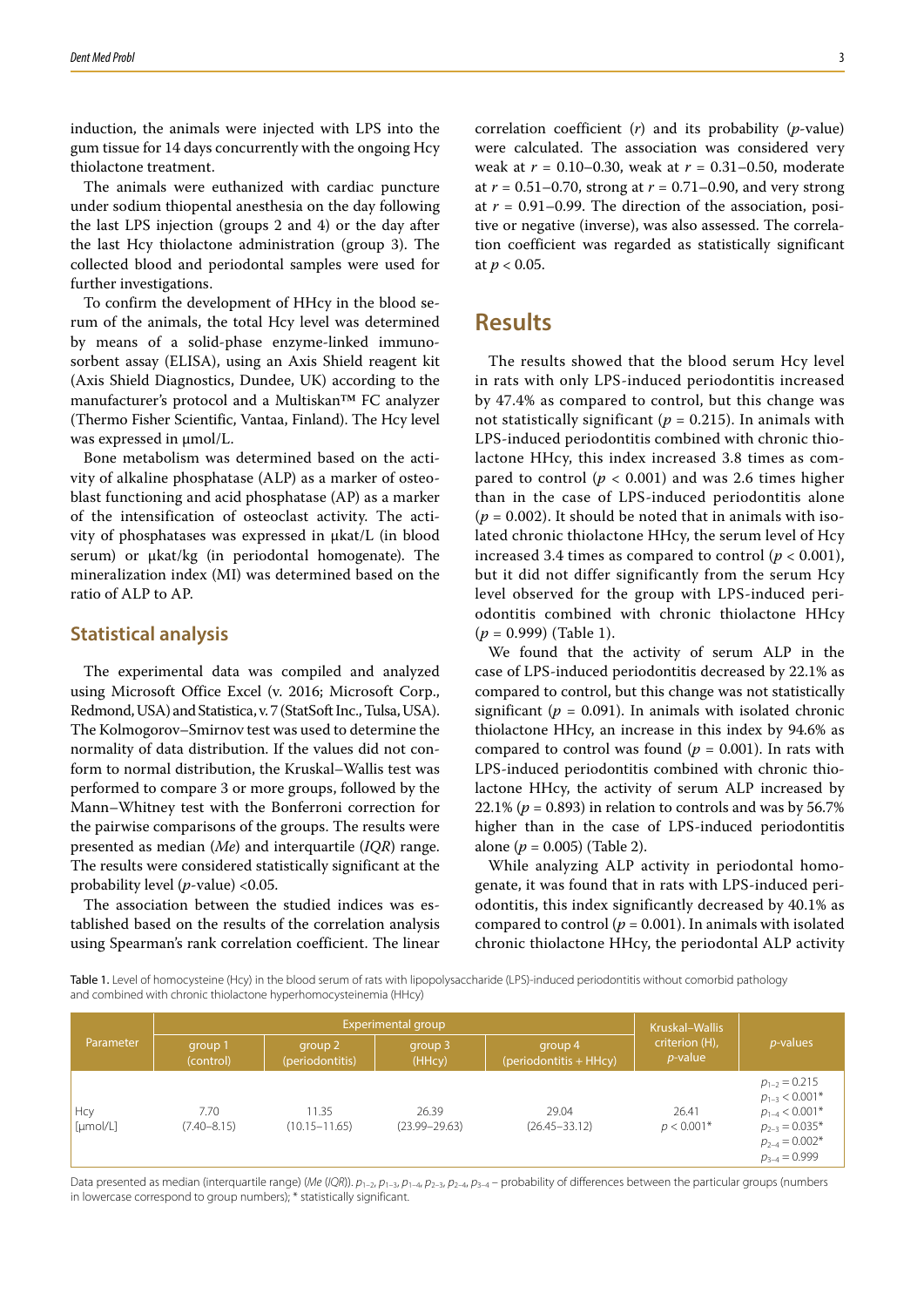| Parameter                                                        |                            | <b>Experimental group</b>  | Kruskal-Wallis             |                                   |                              |                                                                                                                                |
|------------------------------------------------------------------|----------------------------|----------------------------|----------------------------|-----------------------------------|------------------------------|--------------------------------------------------------------------------------------------------------------------------------|
|                                                                  | group 1<br>(control)       | group 2<br>(periodontitis) | group 3<br>(HHcy)          | group 4<br>(periodontitis + HHcy) | criterion (H),<br>$p$ -value | $p$ -values                                                                                                                    |
| Blood serum<br><b>ALP</b><br>[µkat/L]                            | 12.90<br>$(12.15 - 13.55)$ | 10.05<br>$(9.50 - 10.85)$  | 25.10<br>$(24.15 - 28.40)$ | 15.75<br>$(13.35 - 16.65)$        | 41.79<br>$p < 0.001*$        | $p_{1-2} = 0.091$<br>$p_{1-3} = 0.001*$<br>$p_{1-4} = 0.893$<br>$p_{2-3}$ < 0.001*<br>$p_{2-4} = 0.005*$<br>$p_{3-4} = 0.091$  |
| <b>Blood serum</b><br>AP<br>$[\mu$ kat/L]                        | 5.77<br>$(5.42 - 6.24)$    | 9.40<br>$(8.00 - 9.75)$    | 15.00<br>$(12.55 - 15.60)$ | 24.33<br>$(20.86 - 25.54)$        | 44.09<br>$p < 0.001*$        | $p_{1-2} = 0.215$<br>$p_{1-3}$ < 0.001*<br>$p_{1-4}$ < 0.001*<br>$p_{2-3} = 0.215$<br>$p_{2-4}$ < 0.001*<br>$p_{3-4} = 0.215$  |
| Blood serum<br>MI<br>(ALP/AP)                                    | 2.24<br>$(2.10 - 2.33)$    | 1.13<br>$(1.04 - 1.26)$    | 1.65<br>$(1.61 - 2.07)$    | 0.65<br>$(0.59 - 2.07)$           | 41.51<br>$p < 0.001*$        | $p_{1-2} = 0.001*$<br>$p_{1-3} = 0.970$<br>$p_{1-4}$ < 0.001*<br>$p_{2-3} = 0.082$<br>$p_{2-4} = 0.230$<br>$p_{3-4}$ < 0.001*  |
| Periodontal<br>homogenate<br><b>ALP</b><br>$[\mu \text{kat/kg}]$ | 7.10<br>$(6.60 - 7.90)$    | 4.25<br>$(3.70 - 4.95)$    | 4.95<br>$(4.75 - 5.30)$    | 2.01<br>$(1.82 - 2.17)$           | 40.75<br>$p < 0.001*$        | $p_{1-2} = 0.001*$<br>$p_{1-3} = 0.070$<br>$p_{1-4}$ < 0.001*<br>$p_{2-3} = 0.999$<br>$p_{2-4} = 0.006*$<br>$p_{3-4} = 0.001*$ |
| Periodontal<br>homogenate<br>AP<br>[µkat/kg]                     | 4.18<br>$(3.95 - 4.23)$    | 8.55<br>$(8.00 - 9.20)$    | 7.10<br>$(6.35 - 8.15)$    | 19.19<br>$(15.88 - 20.11)$        | 43.12<br>$p < 0.001*$        | $p_{1-2}$ < 0.001*<br>$p_{1-3} = 0.157$<br>$p_{1-4}$ < 0.001*<br>$p_{2-3} = 0.384$<br>$p_{2-4} = 0.007*$<br>$p_{3-4}$ < 0.001* |
| Periodontal<br>homogenate<br>MI<br>(ALP/AP)                      | 1.74<br>$(1.67 - 1.85)$    | 0.50<br>$(0.47 - 0.56)$    | 0.71<br>$(0.67 - 0.80)$    | 0.11<br>$(0.10 - 0.14)$           | 43.27<br>$p < 0.001*$        | $p_{1-2}$ < 0.001*<br>$p_{1-3} = 0.166$<br>$p_{1-4}$ < 0.001*<br>$p_{2-3} = 0.348$<br>$p_{2-4}$ < 0.001*<br>$p_{3-4}$ < 0.001* |

Table 2. Indices of bone metabolism in the blood serum and periodontal homogenate of rats with lipopolysaccharide (LPS)-induced periodontitis without comorbid pathology and combined with chronic thiolactone hyperhomocysteinemia (HHcy)

Data presented as *Me* (*IQR*). ALP – alkaline phosphatase; AP – acid phosphatase; MI – mineralizaton index; *p*1–2, *p*1–3, *p*1–4, *p*2–3, *p*2–4, *p*3–4 – probability of differences between the particular groups (numbers in lowercase correspond to group numbers); \* statistically significant.

did not change significantly as compared to the control group ( $p = 0.070$ ). In rats with LPS-induced periodontitis combined with chronic thiolactone HHcy, this index decreased 3.5 times as compared to control  $(p < 0.001)$ and was by 52.7% lower than in the case of LPS-induced periodontitis alone ( $p = 0.006$ ) (Table 2).

Regarding the activity of serum AP in the case of LPS-induced periodontitis, this index increased by 62.9% as compared to the control group, but this change was not statistically significant  $(p = 0.215)$ . In animals with isolated chronic thiolactone HHcy, a significant 2.6-fold increase of AP activity was found as compared to controls ( $p < 0.001$ ). For the combination of LPS-induced periodontitis and chronic thiolactone HHcy, this index significantly increased 4.2 times as compared to control ( $p < 0.001$ ) and was 2.6 times higher than in the case of LPS-induced periodontitis alone (*p* < 0.001) (Table 2).

In periodontal homogenate, AP activity was found to be significantly higher (2.0 times) in rats with LPS-induced periodontitis as compared to controls  $(p < 0.001)$ . In animals with isolated chronic thiolactone HHcy, the periodontal AP activity did not change significantly as compared to the control group  $(p = 0.157)$ . In rats with LPS-induced periodontitis combined with chronic thiolactone HHcy, this index significantly increased 4.6 times as compared to control ( $p < 0.001$ ) and was 2.2 times higher than in the case of LPS-induced periodontitis alone ( $p = 0.007$ ) (Table 2).

An important index that characterizes the condition of bone tissue is the ratio of ALP activity to AP activity, which is defined as MI. The results of our study showed that in the case of LPS-induced periodontitis, the serum MI significantly decreased by 49.6% as compared to the control group ( $p = 0.001$ ). In animals with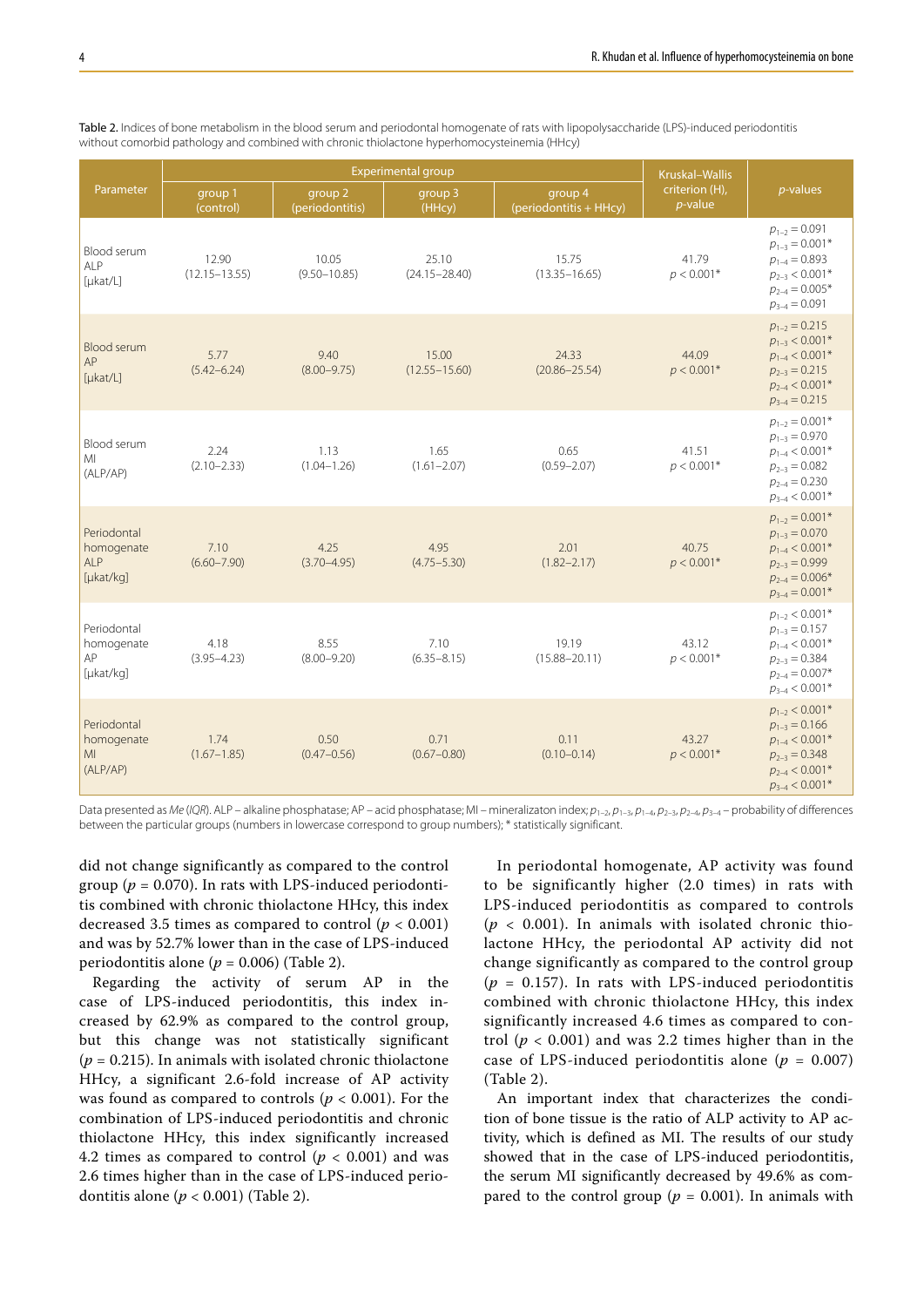isolated chronic thiolactone HHcy, a decrease in MI by 26.3% as compared to control was found, but this change was not statistically significant ( $p = 0.970$ ). In rats with LPS-induced periodontitis combined with chronic thiolactone HHcy, the index decreased 3.4 times as compared to control ( $p < 0.001$ ) and was 42.5% lower than in the case of LPS-induced periodontitis only; however, the latter change was not statistically significant ( $p = 0.230$ ) (Table 2).

Regarding the changes of MI in periodontal homogenate, in rats with LPS-induced periodontitis, this index decreased 3.5 times as compared to the control group ( $p < 0.001$ ). In animals with isolated chronic thiolactone HHcy, a 2.5-fold decrease in the periodontal MI as compared to control was found, but this change was not statistically significant ( $p = 0.166$ ). In rats with LPS-induced periodontitis combined with chronic thiolactone HHcy, the index decreased 15.8 times as compared to control ( $p < 0.001$ ) and was 4.5 times lower than in the case of LPS-induced periodontitis only  $(p < 0.001)$ (Table 2).

Analyzing the correlation linkages between the serum level of Hcy and the bone metabolism indices, we did not found any significant correlations in group 2 (LPS-induced periodontitis only). At the same time, in rats with LPS-induced periodontitis combined with chronic thiolactone HHcy, a strong direct correlation between the serum Hcy level and the serum AP activity  $(r = 0.89; p < 0.001)$ , as well as a moderate direct correlation between the serum Hcy level and the periodontal AP activity  $(r = 0.66; p = 0.019)$  were found. Of particular interest are significant correlations between the serum Hcy level and AP activity in blood serum (*r* = 0.89;  $p$  < 0.001), AP activity in periodontal homogenate (*r* = 0.75; *p* = 0.005) and MI in blood serum (*r* = −0.71;  $p = 0.010$ ) in animals with isolated chronic thiolactone HHcy (Table 3).

The leading role in the pathogenesis of periodontitis is played by the disorders of bone metabolism, which consists in maintaining balance between resorption processes (mediated by osteoclasts) and the formation of bone tissue (mediated by osteoblasts). A number of factors affect and coordinate bone remodeling on both systemic and local levels, ensuring the elimination of micro-damage in the bone matrix, the preservation of bone micro-architectonics and the maintenance of bone strength. The effects of the regulators of bone metabolism are realized through the main signaling pathways of osteoblastogenesis (canonical wingless-beta-catenin (Wnt/β-catenin)) and osteoclastogenesis (the system of receptor activator for NF-κB ligand (RANKL)/receptor activator for NK-κB (RANK)/osteoclastogenesis inhibitory factor (OCIF)).20–22

Among the markers of bone metabolism, the determination of phosphatases is relatively widely studied and used. In bone tissue, ALP is synthesized by osteoblasts and their precursors, and is involved in the mineralization of the bone matrix. The activity of ALP is interpreted as an index of bone tissue formation. Acid phosphatase is a lysosomal enzyme that characterizes the activity of osteoclasts and reflects the processes of bone matrix degradation.

The results of our study showed that LPS-induced periodontitis without comorbid pathology in rats is accompanied by decreases in ALP activity and MI, with a simultaneous increase of AP activity in periodontal homogenate, which indicates diminishing the function of osteoblasts in periodontal bone tissue and the activation of osteoclasts, and hence osteoresorption. Chronic thiolactone HHcy exacerbates the disorders of bone metabolism in the case of periodontitis. It is confirmed by more pronounced changes in all studied indices as compared to animals with LPS-induced periodontitis only. A moderate direct

Parameter Experimental groups group 2 (periodontitis) group 3 (HHcy) group 4 (periodontitis + HHcy) Hcy [µmol/L] blood serum ALP [µkat/L] *r* = −0.49  $p = 0.105$  $r = 0.01$  $p = 0.974$  $r = 0.20$  $p = 0.533$ periodontal homogenate ALP [µkat/kg] *r* = −0.19  $p = 0.564$ *r* = −0.08  $p = 0.814$ *r* = −0.10  $p = 0.755$ blood serum AP [µkat/L]  $r = 0.10$ *p* = 0.765  $r = 0.89$  $p < 0.001*$  $r = 0.89$  $p < 0.001*$ periodontal homogenate AP [ukat/kg]  $r = 0.25$  $p = 0.428$  $r = 0.75$  $p = 0.005*$  $r = 0.66$  $p = 0.019*$ blood serum MI (ALP/AP) *r* = −0.32  $p = 0.305$ *r* = −0.71  $p = 0.010*$ *r* = −0.51 *p* = 0.092 periodontal homogenate MI  $(AIP/AP)$ *r* = −0.31  $p = 0.327$  $r = -0.47$  $p = 0.123$ *r* = −0.32  $p = 0.313$ 

Table 3. Correlation linkages between the level of homocysteine (Hcy) in blood serum and the indices of bone metabolism in the case of lipopolysaccharide (LPS)-induced periodontitis without comorbid pathology and combined with chronic thiolactone hyperhomocysteinemia (HHcy) (*r*xy)

\* statistically significant.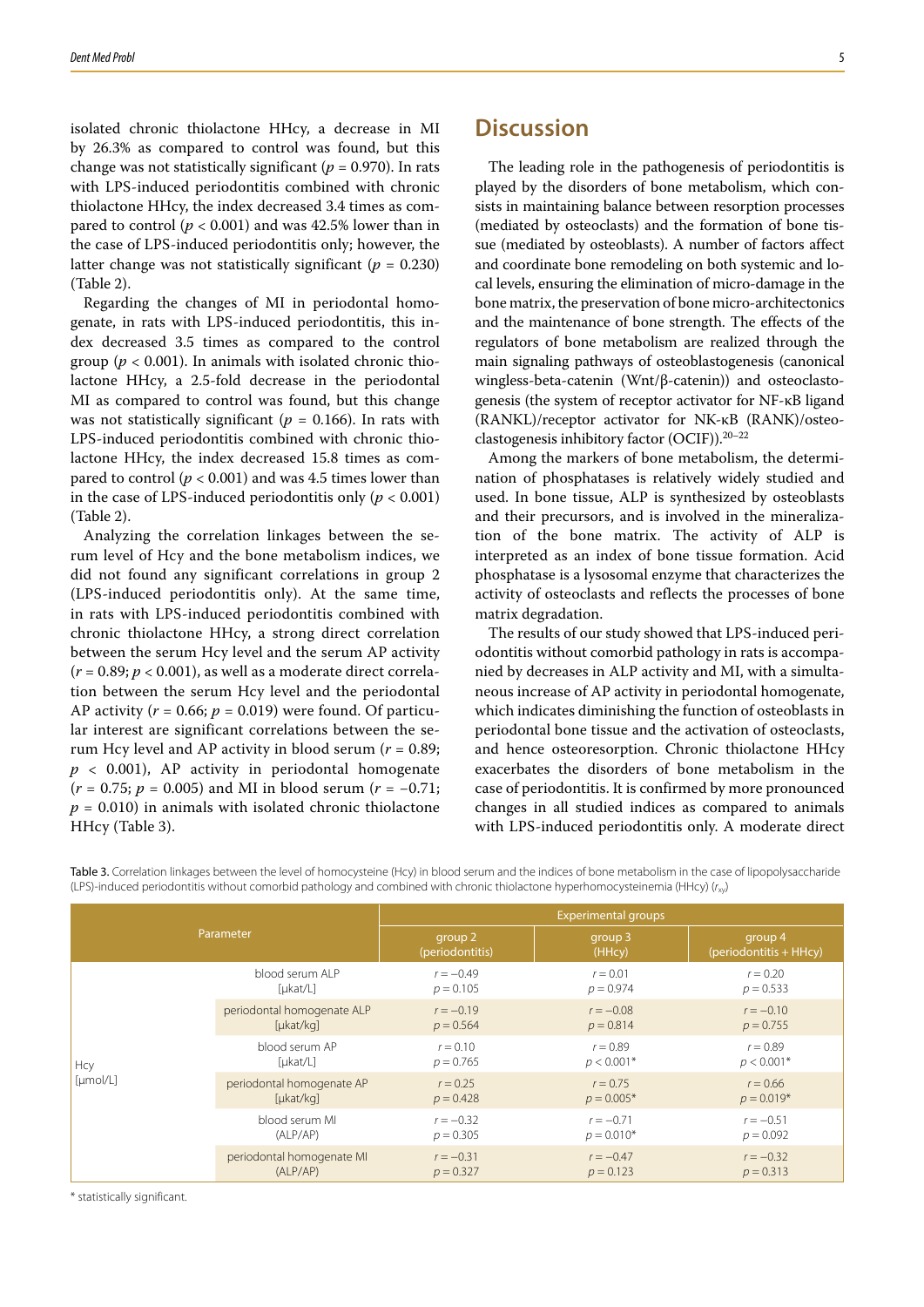correlation between the serum Hcy level and AP activity in periodontal homogenate ( $r = 0.66$ ;  $p = 0.019$ ) indicates the association between Hcy and osteoclast activity in the case of experimental periodontitis.

Vacek et al. suggest that in addition to the direct Hcy action on the bone matrix, Hcy can modulate bone remodeling via increased osteoclast activity and decreased osteoblast activity.23

Homocysteine can also directly affect osteoclast performance. Homocysteine has been demonstrated to exert a potent stimulatory inluence on oxidant signaling, while osteoclasts are known to be sensitive to elevated reactive oxygen species (ROS) levels.<sup>24</sup> In vitro experiments enriching growth media with Hcy for the bone marrow cell culture demonstrated that in these cells, the upregulation of the formation of osteoclasts and the downregulation of apoptosis were caused by an increased production of ROS.25 Elevated Hcy also disrupts balance between the phosphorylation and dephosphorylation of protein kinases (PKs) modulating bone cell remodeling; this can cause the cell-wide disruption of molecular mechanisms in bone marrow-derived osteoclasts. For instance, Hcy has been shown to increase the phosphorylation of P38 mitogen-activated protein kinases (MAPKs) mediated by RANKL.<sup>25</sup>

Patients with HHcy show a higher risk of fractures due to decreased bone mineral density, as a result of bone resorption caused by elevated osteoclast activity.<sup>26</sup> Additionally, in human bone marrow stromal cells, elevated Hcy levels activate the caspase-dependent apoptosis pathway, which also results in compromised bone repair.27 Bone resorption is slowed down in unfavorable oxidizing environments, which are activated by Hcy binding as a ligand to peroxisome proliferator-activated receptor gamma (PPAR-γ) expressed in bone cells.<sup>28</sup> A study done on a HHcy mouse model showed the attenuation of PPAR-γ, tissue inhibitor of matrix metalloproteinase 4 (TIMP-4) and thioredoxin (an antioxidant), while inducing matrix metallopeptidase 9 (MMP-9), TIMP-3, and nicotinamide-adenine dinucleotide phosphate (NADPH) oxidase 4 (Nox4).29

A correlation between Hcy and the bone turnover markers detected in serum, such as deoxypyridinoline<sup>30</sup> and C-terminal telopeptide of type I collagen, $31$  was found in some studies.

However, the effect of Hcy on osteoblast activity is comparatively little understood. Osteoblasts are involved in bone formation, and in vitro studies show that elevated concentrations of Hcy result in a moderate increase in primary human osteoblast activity.32 However, the extent of this effect is less prominent than the effects on primary human osteoclasts described above. This indicates the lack of balance between osteoblast and osteoclast activity. In the HS-5 cell line, Hcy has been shown to induce apoptosis in NF-κB-activated primary human bone marrow stromal cells through the ROS-mediated mitochondrial pathway.26 The resulting escape of cytochrome c from the mitochondria activates caspases 3 and 9, and is likely to produce an apoptotic effect on osteoblasts. In a study by Herrmann et al., the inhibition of osteoblast activity was supported by the reduced circulating osteocalcin level (by 40%) observed in rats with HHcy compared to controls.33

In another research by Herrmann et al., the bone tissue of rats with HHcy showed an increased accumulation of Hcy, with 65% of it bound to collagen of the extracellular matrix.<sup>34</sup> The accumulation of Hcy produced a "spongy" bone appearance and resulted in decreased bone strength.<sup>34</sup> This bone-specific accumulation of Hcy is a mechanism likely to underlie the detrimental effects of HHcy on bone tissue. Furthermore, Hcy has been found to downregulate the mRNA expression of protein-lysine 6-oxidase (LOX), an enzyme essential for cross-linking in collagen.<sup>35</sup>

### **Limitations**

There are some limitations to this study. Firstly, the study sample size was small; therefore, the results are presented as preliminary. Bone metabolism was only determined with the use of biochemical markers, without imaging methods, such as computed tomography (CT) scanning. Further investigations are needed to explore the clinical implications of these findings.

# **Conclusions**

The disruption of bone remodeling by LPS-induced periodontitis results in imbalance between bone matrix synthesis by osteoblasts and bone turnover by osteoclasts. Moreover, chronic thiolactone HHcy enhances the violations of bone metabolism in LPS-induced periodontitis. The osteotoxic effect of HHcy is associated with the activation of osteoclastogenesis and enhanced bone resorption. However, it is likely that there are other mechanisms of negative effects of HHcy on bone metabolism, which require further research.

### **Ethics approval and consent to participate**

The experimental procedures including animal treatment fully complied with relevant regulations. The experimental design and protocol were approved by the Bioethics Committee of I. Horbachevsky Ternopil National Medical University (protocol No. 64 of May 17, 2021).

### **Data availability**

The datasets generated and/or analyzed during the current study are available from the corresponding author on reasonable request.